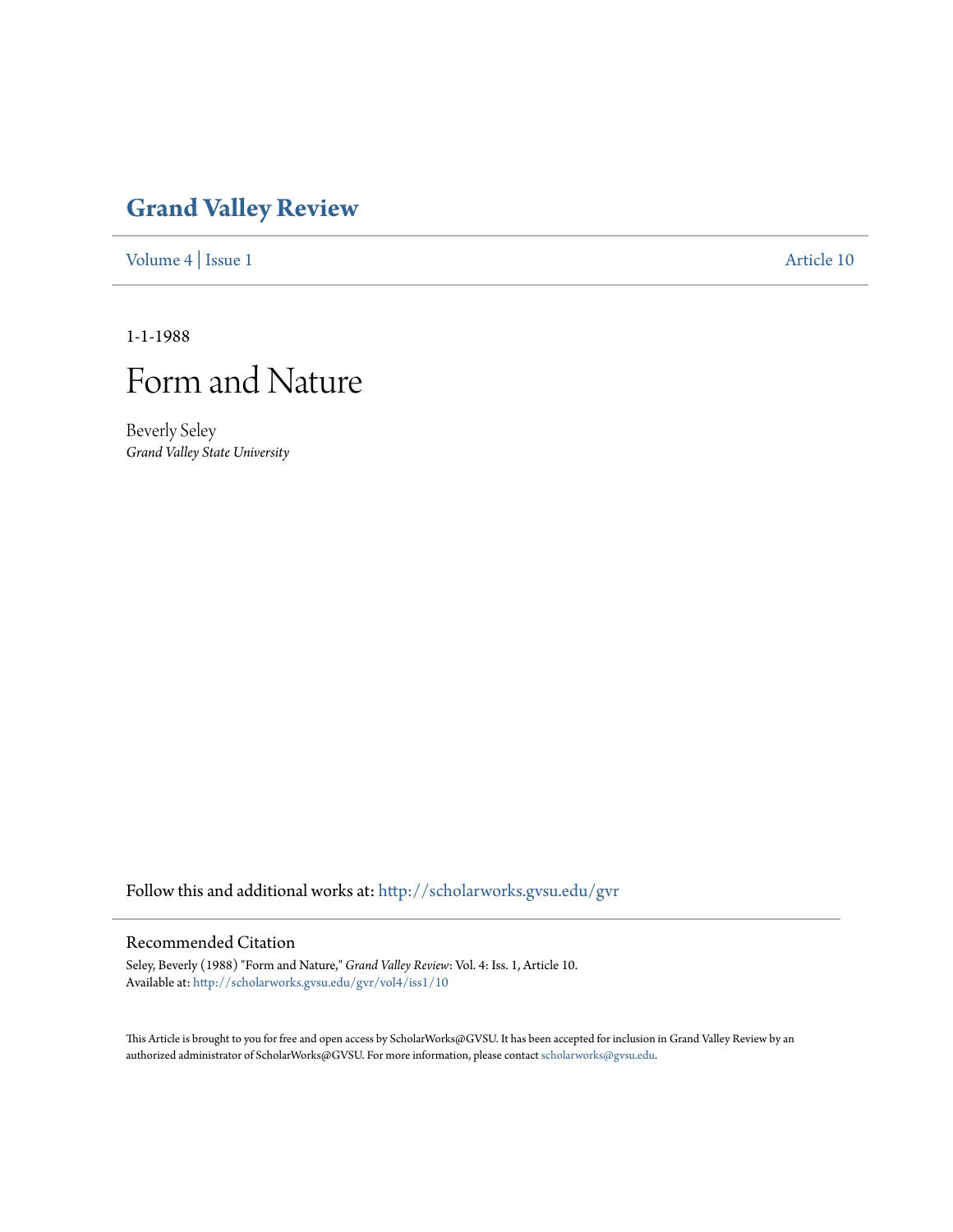## **Form and Nature**

BEVERLY SELEY

My primary interest is the creation and manipulation of formal relationships. Every line, surface, color, mechanism and structure should generate its own uniqueness and validity. The materials used are chosen to emphasize this relationship. Each piece has a life of its own. This life takes its form from the ideas, images and influences that continually cross my path. Nature is the major force in the creation of and solution to the forms in my work. Land and landscapes, earth formations, plant and aquatic life and linear movement influence my forms either directly or indirectly.



1. "White River" from River Series copper; 8" x 6" x 4 1/2"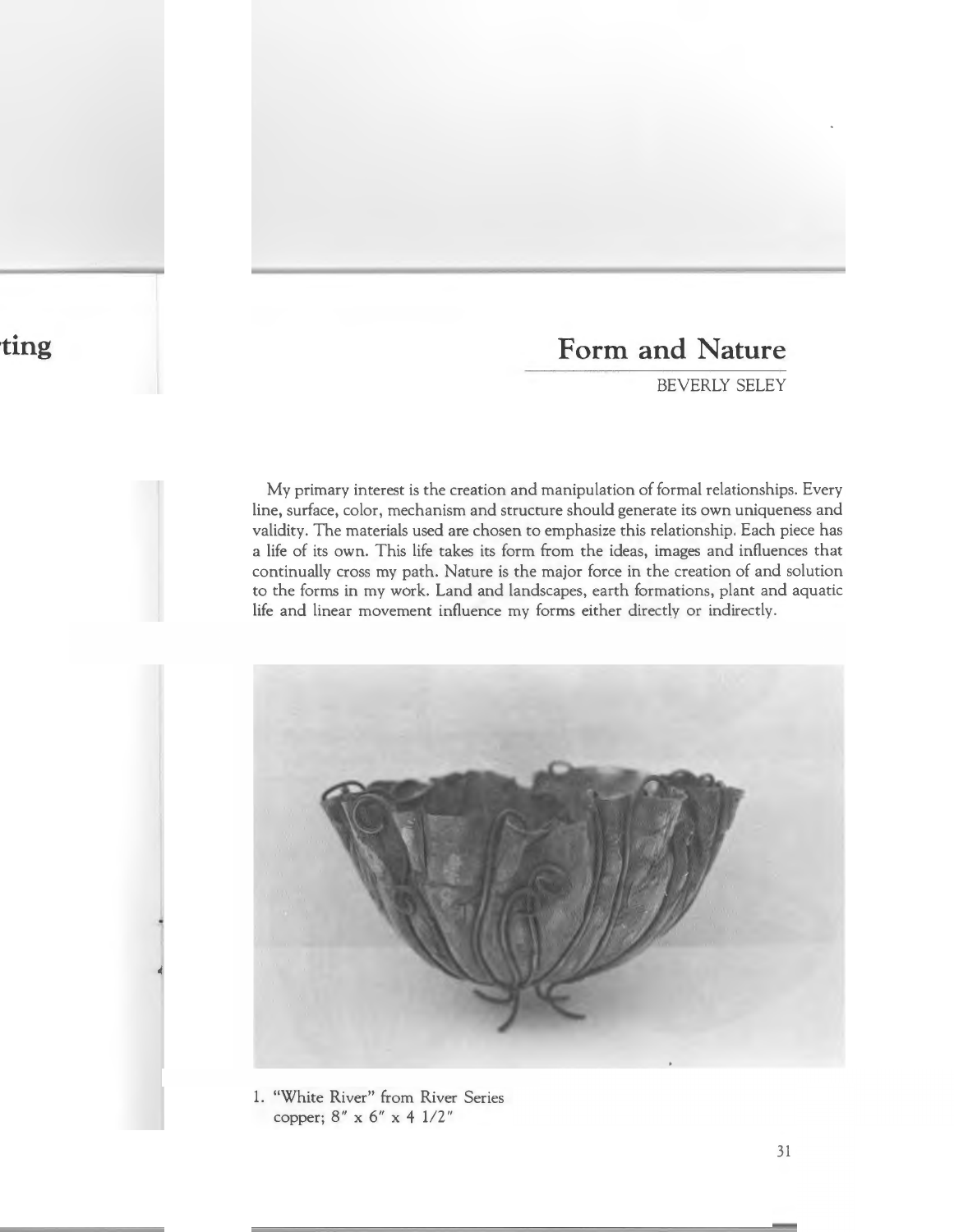

2. "Little Manistee" from River Series copper, patina; 7" x 7" x 9"

3. "Rogue River" from River Series copper, feathers, silk, patina;  $6'' \times 6'' \times 9''$ 

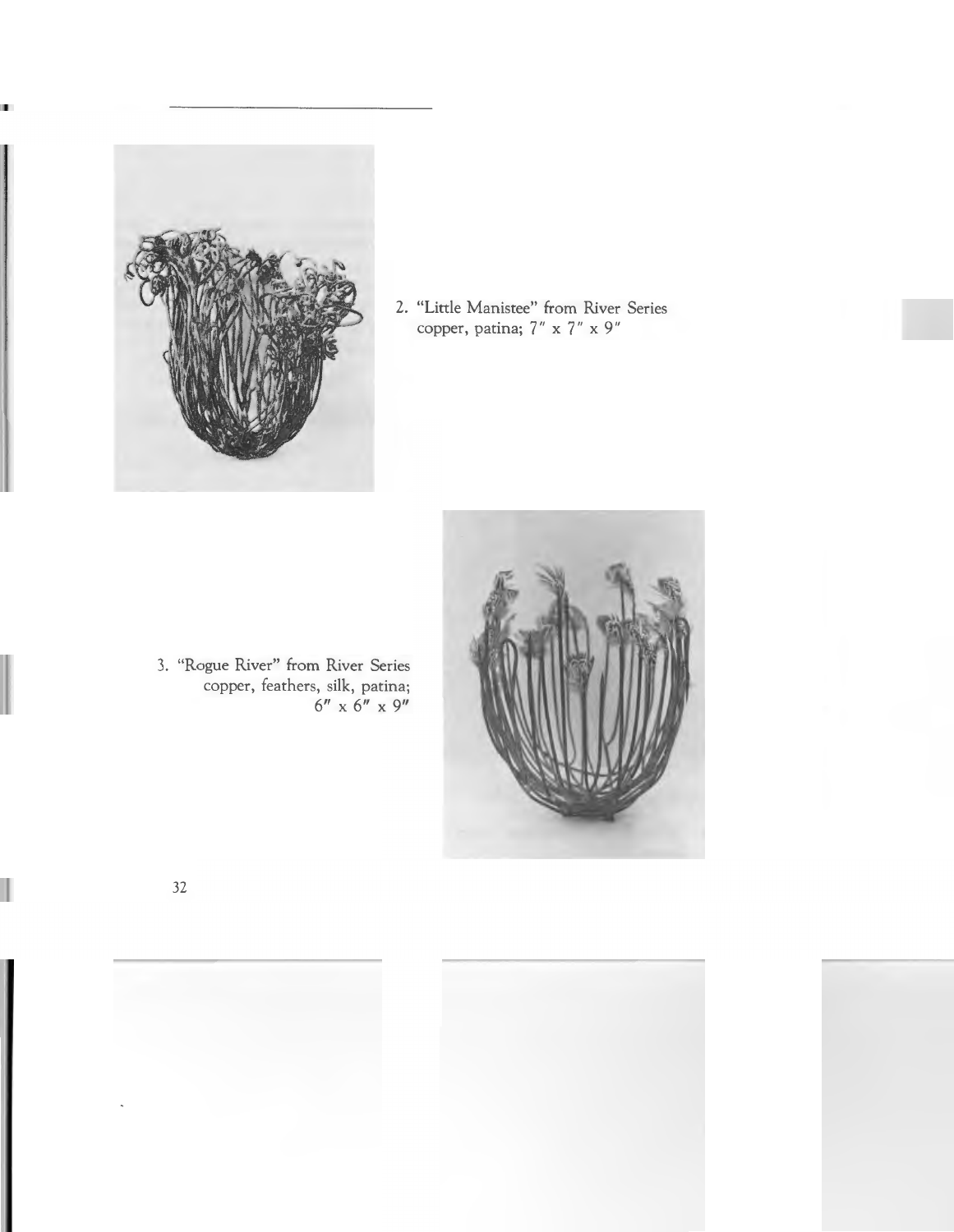

4. Necklace/earrings sterling silver, delrin



5. "Oola's Brooch" sterling, copper, petrified dinosaur bone, carnelian;<br> 4 $1/4$  "  $\times$  2  $1/4$  "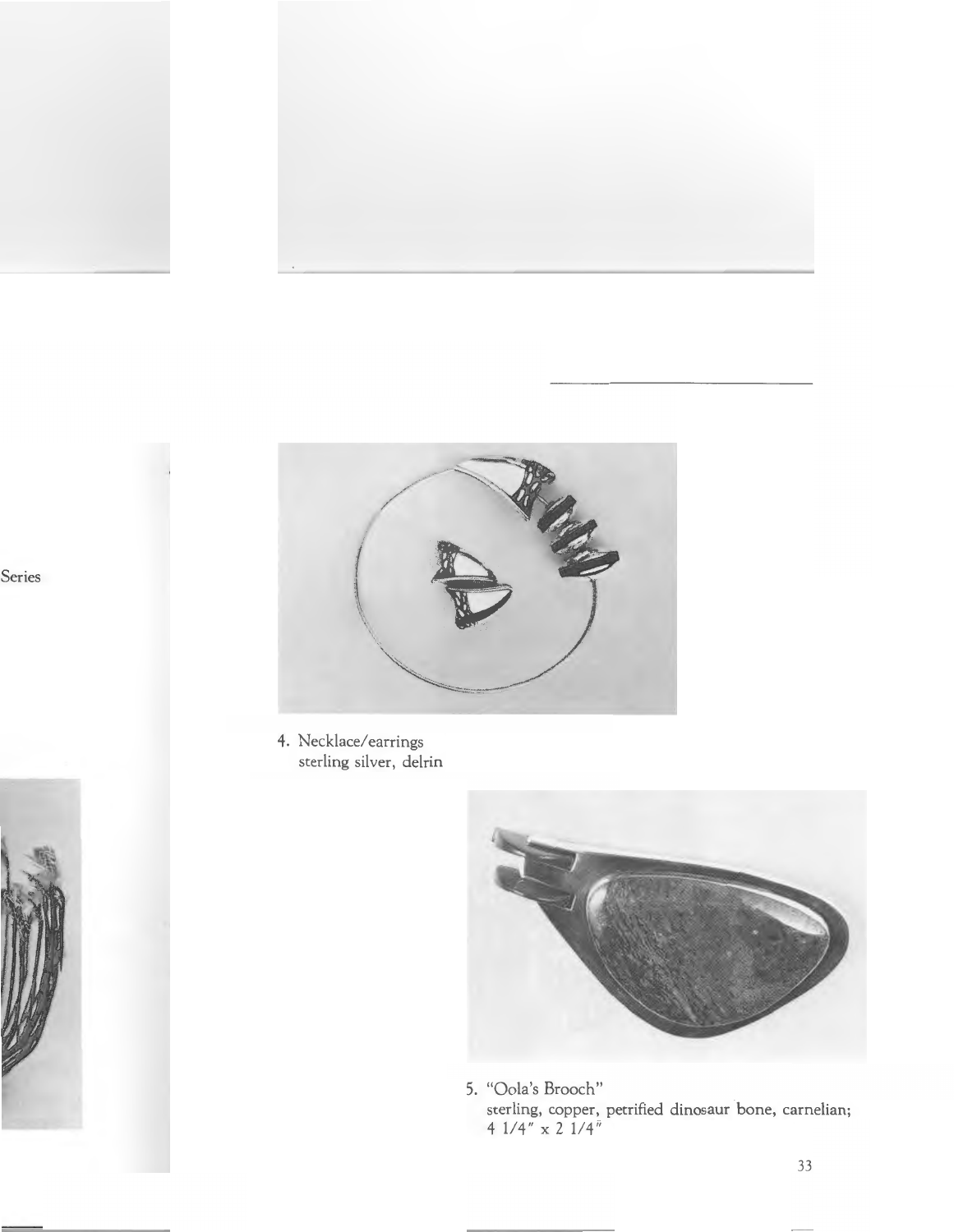

6. "Mountain Dusk" copper, sterling, pink\_ imperial jasper; 1 3/4" x 2 3/4"



7. *"#* Five" from Quarry Series sterling, amethyst; 2 1/2" x 3"



8. "#Two" from Quarry Series sterling, ebony, opal; 1 1/2" x 1"